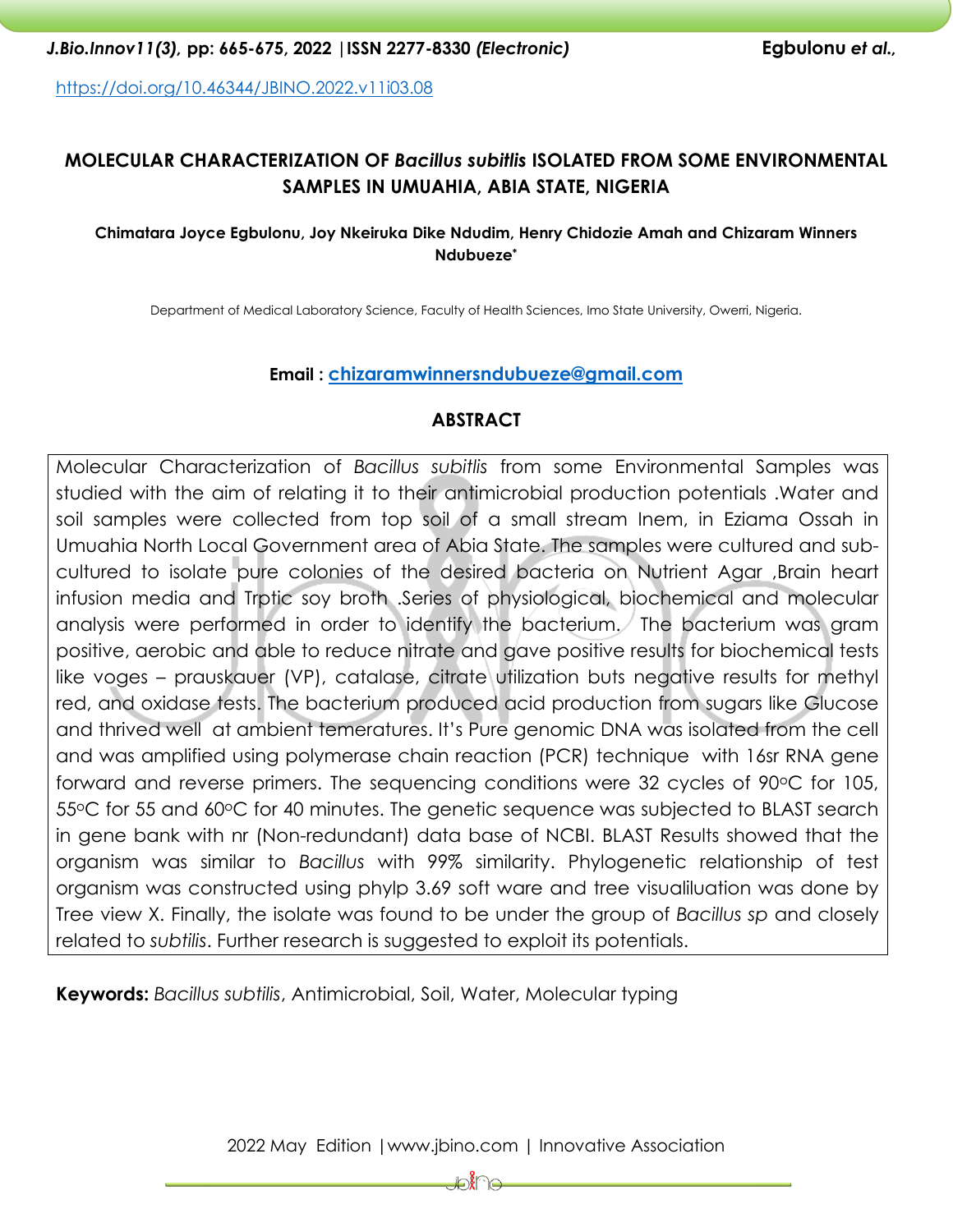# **1.0 INTRODUCTION**

*Bacillus subtilis* also known as hay *Bacillus* or grass *Bacillus* is gram-positive, aerobic, spore forming, rod shaped bacterium. (Perez, 2000). The bacterium has its natural habitat in the upper layers of soil, water and vegetation. It can also be found in the gastrointestinal tract of ruminants and humans as commensals (Hong *et al*., 2009). *B. subtilis* like all members of the genus *Bacillus* is a rod shaped bacterium that typically occurs in small clumps, short chains or single cells. It can form a tough protective endospore, allowing it to survive extreme environmental conditions of temperature and drought. Endospores of *B. subtilus* are resistant to heat, drying, radiation, acid, alkaline, osmotic freezing, disinfectant, oxidative conditions, ethanol and other conditions that would normally destroy other bacteria (Bandow, 2000). The endospores allows it to survive until conditions become favourable again. This bacterium is therefore a model organism for studying endospore formation

in bacteria. Endospores in *Bacillus subtilis*, are mostly formed in the tips of protuberances (Piggot *et al*., 2004). Many strains produce spores with brown pigments. Depletion of carbon, nitrogen, or phosphorous causes the process of sporulation to begin. Over the years, *B.subtilis* has proven highly amenable for genetic manipulations and has become widely used as a model organism for laboratory studies.

Identification of pure strains isolated from environmental samples based on morphological, physiological and biochemical characteristics for the

identification and confirmation of *Bacillus subtilis* were studied by other researchers like Faruk *et al*., (2009). In their research work, 16 soil samples collected from different environmental sites were analysed for the presence of *Bacillus*. The identified bacteria species included mainly *Bacillus* after biochemical and morphological confirmation. A total of 29 *Bacillus* species were isolated from the soil s analysed by Ramachandran *et al*., (2004). Molecular characterization of *Bacillus subtilis* surfactin producing strain and factor affecting production was studied by Abushandy *et al*., (2000). In their study, isolation of DNA of *B. subtilis* was carried out by extraction of pure Gene from genomic DNA of the studied isolates. PCR amplification of 16sr RNA was also carried out using forward and reverse primers. Result of PCR amplification and sequence suggested two isolates belong to the *Bacillus* group with highest identity to *B. subtilis*.

The present study was designed to examine the molecular characteristics of different strains of the genus *Bacillus* and confirming their identity through PCR after morphological, physiological and Biochemical characterization. Molecular techniques (PCR) have been widely used in recent times and they have the advantage that they are accurate, sensitive and rapid detection of single bacteria or genes. It also shorten detection time, and detect and quantify bacteria in real time and highly sensitive, specific and reproduceable.

In the course of this research work, molecular characterization was based on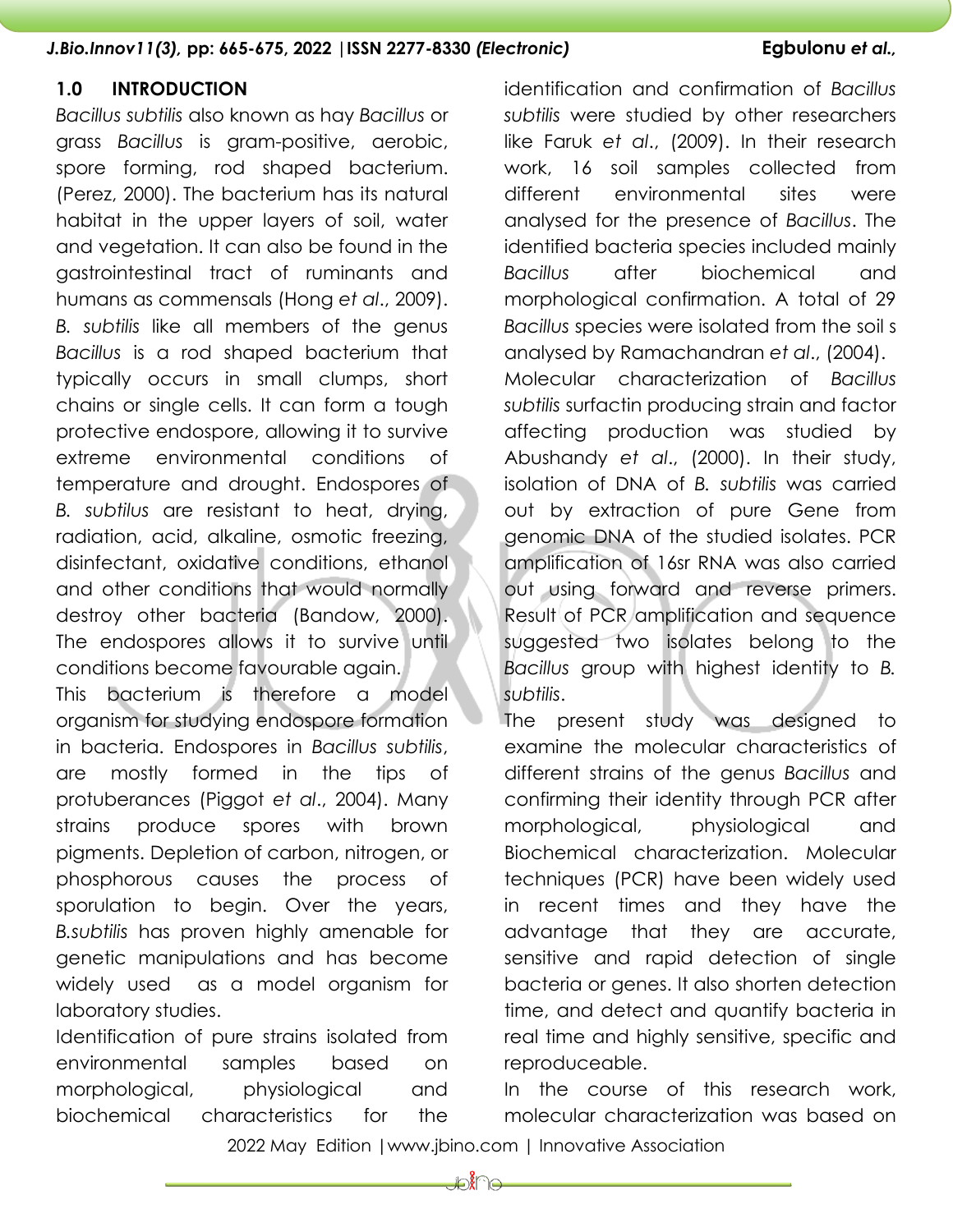16s rRNA primers since Ribosomal RNA's are now relatively easy to analyse, because they can be directly sequenced from crude cell extracts using reverse transcriptase (petti, 2007). Therefore the use of 16S rRNA gene sequences to study bacterial phylogeny and taxonomy has been by far the most common housekeeping genetic maker used for a number of reasons which include: it's presence in almost all bacteria existing as multigene family, and the function of 16S rRNA gene over time has not changed suggesting that Random sequence changes are a more accurate measure of time (Kohji, 2009).

# **2.0 MATERIALS AND METHODS**

# **Sources of Reagents**, **Chemicals and Culture Media**.

Reagents and chemicals used in the morphological and Biochemical identification, culture media (nutrient agar and Tryptic soy broth) etc used in this present study were commercially purchased. All chemicals and kit for biochemical analysis were also purchased commercially. Nutrient agar used for the major culturing and sub culturing work of the isolates, was 1S0 13485 model with lot M3EIH POI Prepared by TITAN BIOTECH LTD, Rajasthan, India, while the Brain heart infusion Agar (BHI) was sigma – Aldrich St. Louis, MO prepared by Bio Rad Laboratories Inc. Hercules. Indicator *Bacillus subtilis* was Purchased Commercially from NAFDAC Office, Abuja Nigeria. The PCR mix which included: X2 Dream Taq Master Mix was supplied by Inqaba, South Africa. The forward and the

reverse primers were also supplied by Inqaba South Africa.

# **Collection of Samples**

Soil samples from different locations in the upper layers of the soil near the stream, and soil from the stream were aseptically collected in sterilized bottles and transported to the department of Medical laboratory Science Laboratory in Imo State University for analysis.

Cultivation of Samples and Isolation of **Bacillus** 

The soil and water samples were analysed in this present study using standard bacteriological methods/procedures. Pour plate, soil sprinkling and streaking methods were used to culture the samples on Nutrient Agar medium. Both were incluabted at 37oC for 24-48hrs. The isolates were further sub cultured on fresh nutrient agar for 24-48hrs to get pure strains. The pure isolates were grown aerobically in Brain Heart infusion broth and muellar Hinton agar at 37oC with shaking (225rpm). All strains were maintained/preserved in BH1 medium Containing 20% glycerol.

Identification of Isolates

Isolates were identified morphologically based on shape, Gram staining reaction, spore staining for spore formation, motility, Acid fast stain, slime production, presence of capsule. And culture characterization on Agar plates: (Colonies, growth temperature, colour, margins, elevation and density). Biochemical test like; oxidase and urease, catalase enzymes production, Nitrate reduction, methyl red, vogues proskaeur citrate utilization, indole production, starch hydrolysis were applied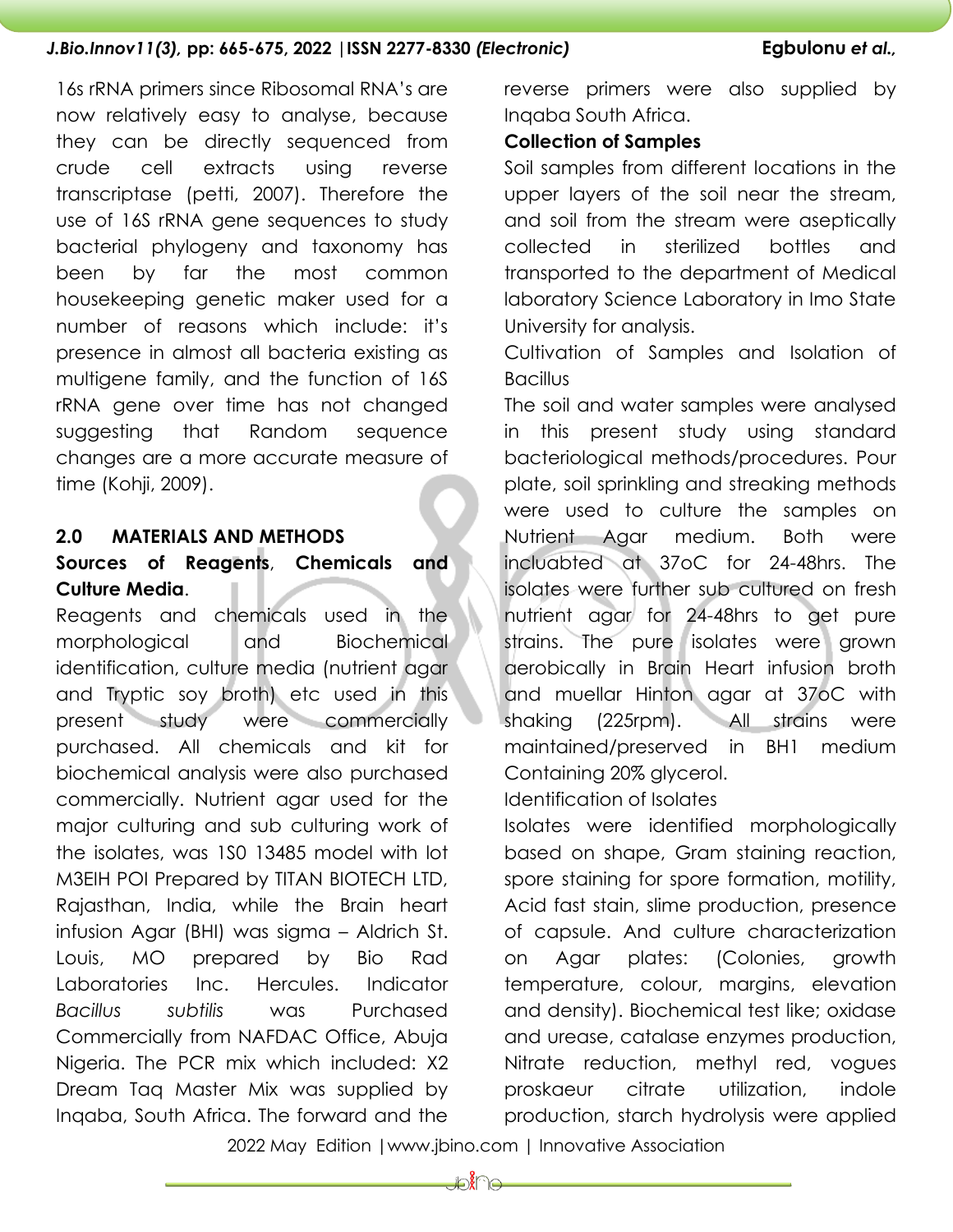according to Bergey's Manual of determinative Bacteriology (Bergy and Holt, 1994).

# **Molecular Identification of Isolates on the basis of 16s rRNA Profile**

Molecular identification of isolates using PCR involved the following: DNA Extraction (Boiling method), DNA quantification, 16s rRNA Amplification, sequencing, phylogenetic analysis. DNA Extraction was carried out using 5ml of an overnight broth culture of the bacterium in Luria Bertani (LB). It was spun at 1400rpm for 3 minutes. The cells were then re-suspended in 500 $\mu$ l of Normal saline and heated at 95oC for 20 minutes. The heated bacterial suspension was then cooled on ice and spun for 3 mins at 1400rpm. The supernatant containing the DNA was transferred to a 1.5ml microcentrifuge tube and stored at 20°C for other reactions.

# **DNA Quantification**

The extracted genomic DNA was quantified using the NANODROP 1000 spectrophotometer. The equipment was blanked using normal saline and initialized with 2 ul of sterile distilled water. 2 microlitres of the extracted DNA was loaded onto the lower pedestal, the upper pedestal was brought down to contact the extracted DNA on the lower pedestal. The concentration of the DNA was measured by clicking on the measure button.

# **16Sr RNA Amplification**

The 16S rRNA region of the genes of the isolates were amplified using forward and reverse primers. The 27f:51- AGAGTTTGATCMTGGCTCAG-3<sup>1</sup> and 1492R:5<sup>1</sup> – CGGTTACCTTGTTAGACTT-31. An ABI 9700 Applied Biosystems thermal cycler at a final volume of 40 microlitres for 35 cycles. The PCR conditions were as follows: initial denaturation, 95°C for 5 minutes, denaturation at 95<sup>o</sup>C for 30 seconds, annealing at 52°C for 30 seconds. Extension to 72<sup>o</sup>C for 30 seconds for 35 cycles and final extension at 72oC for 5 minutes. The product was resolved on a 1% agarose gel at 130v for 25 minutes and visualized on a blue light transiluminator.

#### **Sequencing**

Sequencing was done using Big Dye Terminator kit on a 3510 ABI sequencer at a  $final$  volume of  $10<sub>µ</sub>l$ , the components included 0.25µl Big Dye. The sequencing conditions were as follows: 32 cycles of 96<sup>o</sup>C for 10s, 55<sup>o</sup>C for 5s and 60<sup>o</sup>C for 4 minutes.

# **Phylogenetic analysis**

The sequences obtained, were edited using bioinformatics algorithm Trace edit just similar sequences from the NCBI data base using BLASTIN. The evolutionary distances were computed using Juke – Cantors method (Jukes and Cantor, 1969).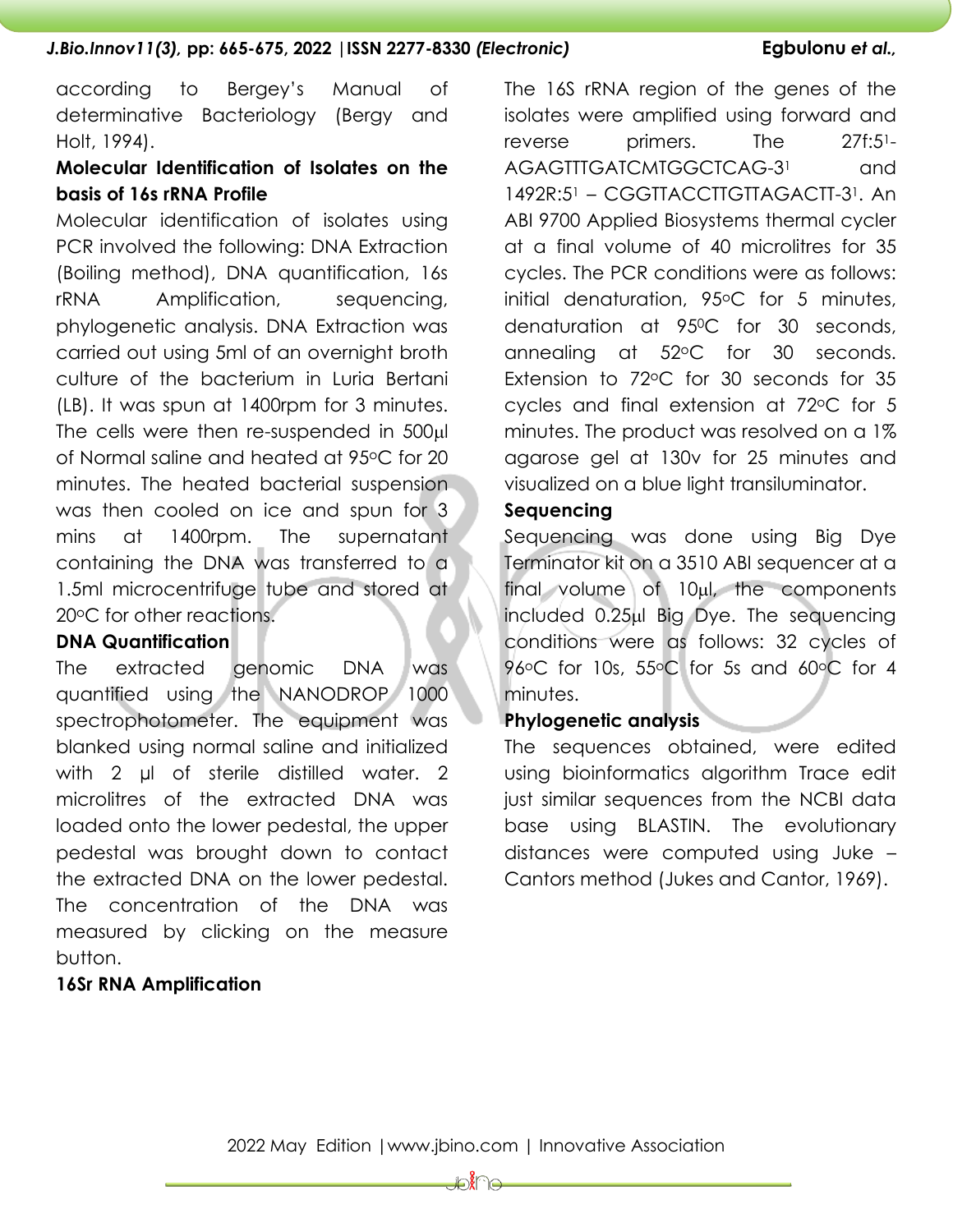**3.0 RESULTS**

3.1 Gram – staining reaction of isolates







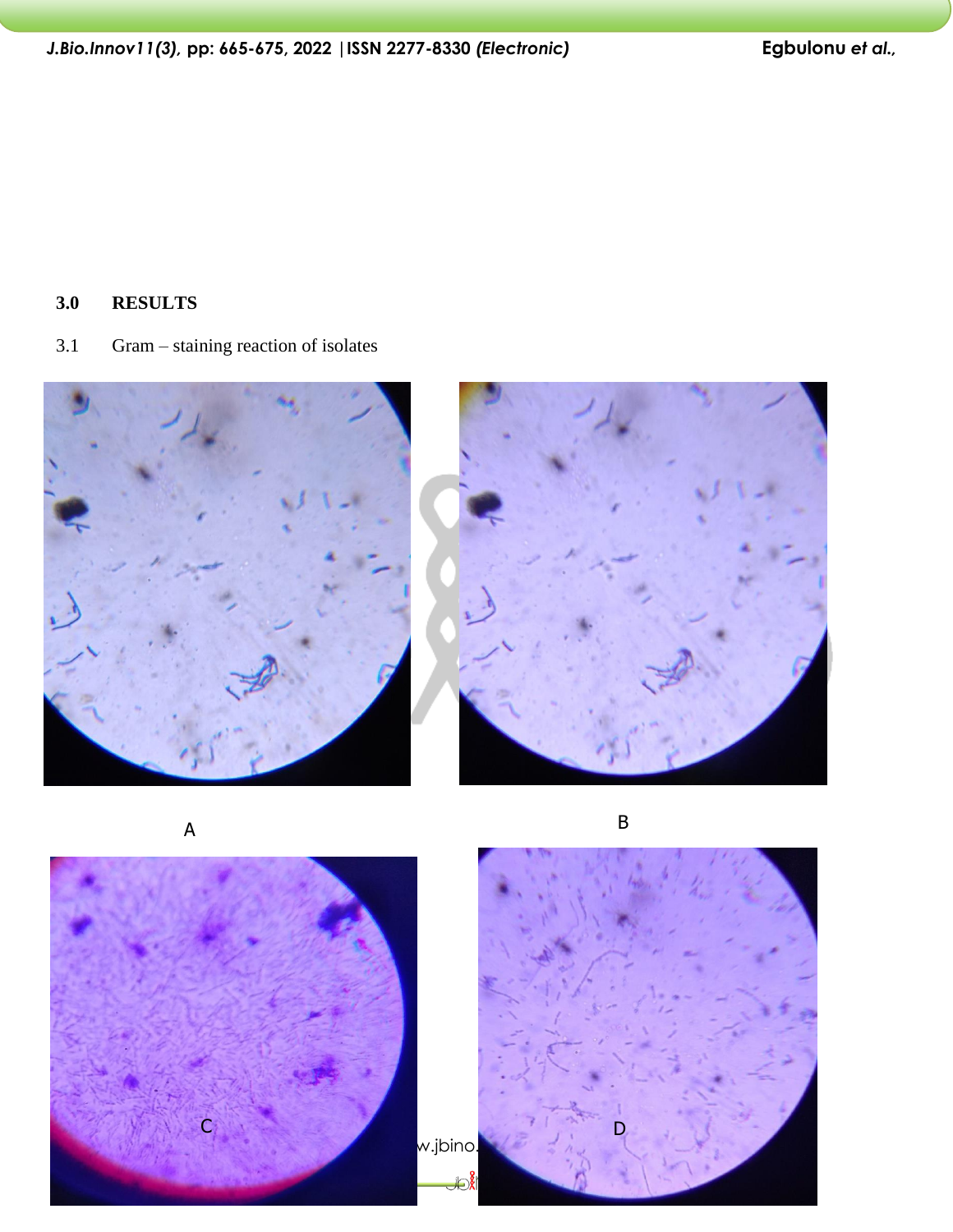Figure 1 (a – d) shows *B. subtilis* from soil and water.

The isolates following gram stain were gram – positive bacteria, rod-shaped which is typical of *B*. *subtilis*

# **Morphological criteria for the identification of** *B. subtilis*

The table below shows the morphological tests carried out to identify *B. subtilis.* These shape and arrangement of bacteria were

short chains, the colony shape on the nutrient agar was irregular. Capsule, gram, slime spore, motility test were positive, while anerobic acid fast tests were negative. Morphological test carried out showed that the most probable identify of the isolate was *Bacillus subtilis* (Table 1).

**Table 1:** Morphological tests for the identification of *B. subtilis*

| <b>Test</b>                   | <b>Morphological results</b> |
|-------------------------------|------------------------------|
| Shape and arrangement         | Short chains                 |
| Colony shape on nutrient agar | Irregular                    |
| Presence of capsule           | Positive                     |
| <b>Slime Production</b>       | Positive                     |
| Anaerobic growth              | Negative                     |
| Gram staining                 | Positive                     |
| Spore formation               | Positive                     |
| Motility                      | Motile                       |
| Acid fast staining            | Negative                     |
|                               |                              |

Result of culture characterization on Agar plates that was used in identification of *B. subtilis* is given in table 2. The isolates when cultured on Agar medium presented results typical of *B. subtilis*. The colonies appeared

whitse and growth at optimum temperature was positive with creamy white colours with serrated margins. They helped in identifying *B. subtilis*.

**Table 2:** Cultural characterization on Agar Plates used in Identification of *Bacillus subtilis*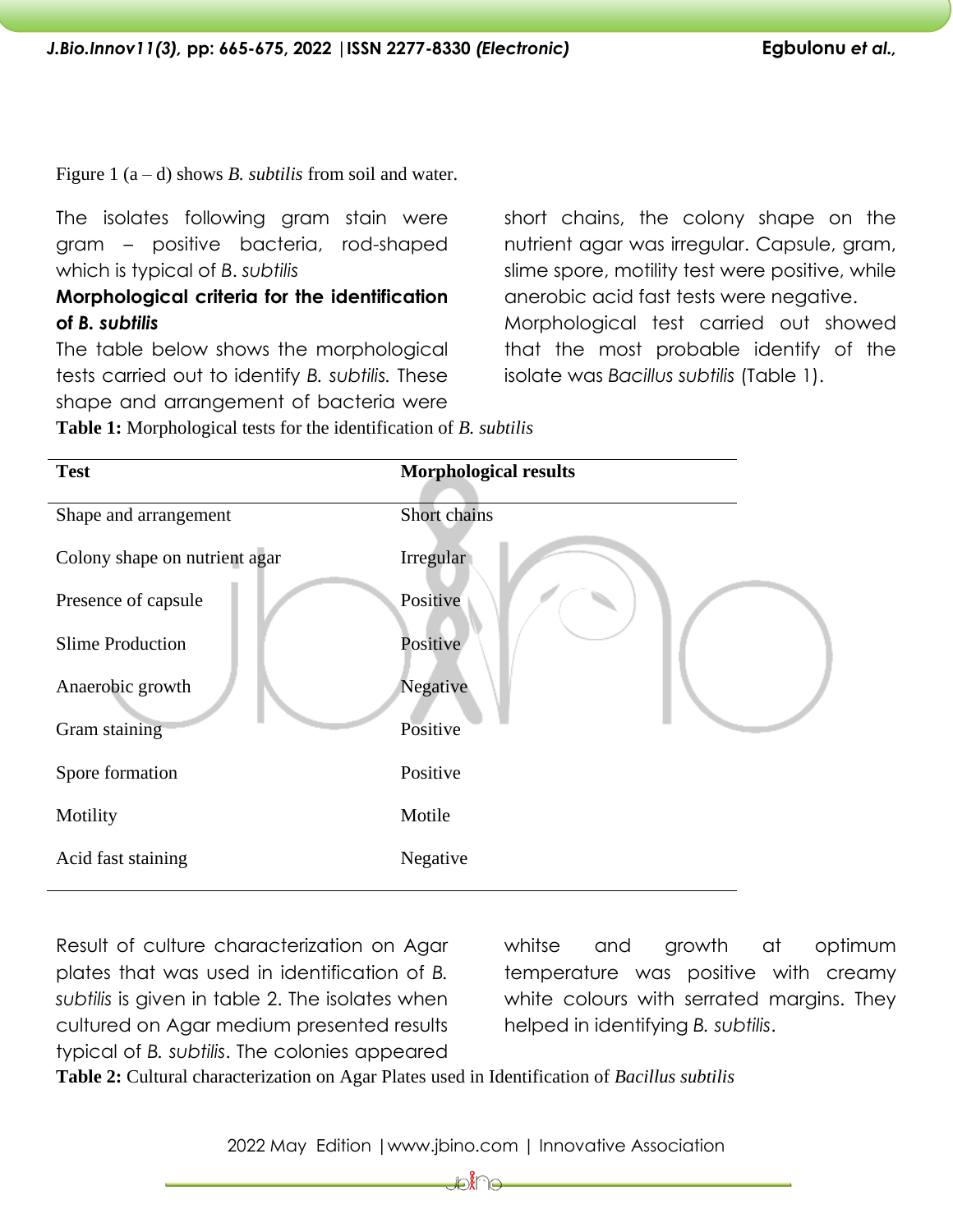# **Test Result**  Colonies White round abundant multiage Temperature growth 20<sup>o</sup>C Positive 30<sup>o</sup>C Positive 39<sup>o</sup>C Positive 42<sup>o</sup>C Positive 50<sup>o</sup>C Negative 60<sup>o</sup>C Negative Colour White and Creamy Growth Aboundant Form **II** Irregular Margin Serrated Elevation Flat Density Translucent Temperature Optimum

Culture characterization on Broth media is presented in table 3. On the broth media, the surface growth clouding and sediment, appeared pellicle, slight and flaky confirming *B. subtilis*.

| <b>Test</b>    | <b>Result</b> |
|----------------|---------------|
| Surface growth | Pellicle      |
| Clouding       | Slight        |
| Sediment       | Flaky         |

**Table 3:** Culture characterization on Broth

2022 May Edition |www.jbino.com | Innovative Association

∭€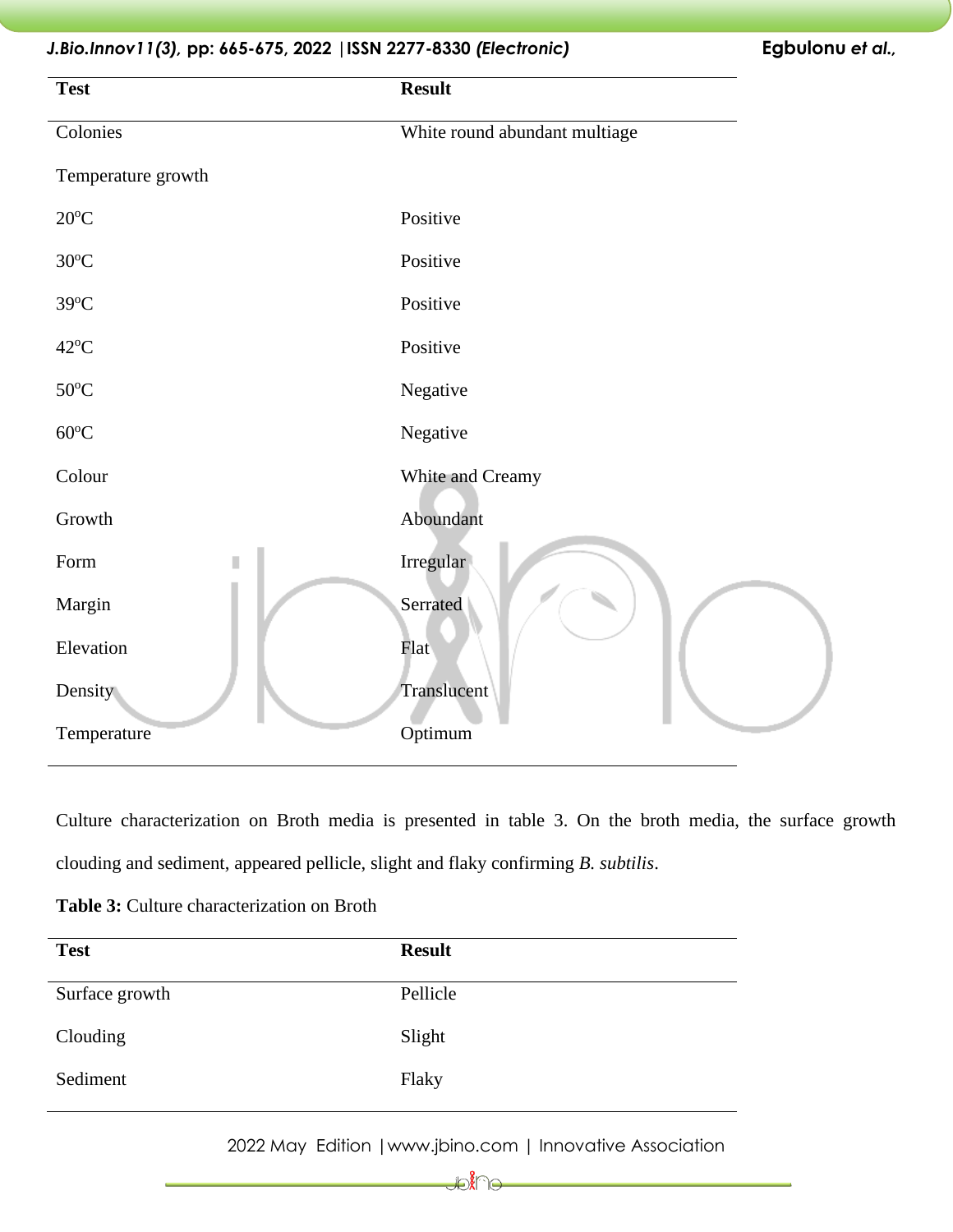Biochemical tests for confirmation were carried out to confirm identity of *B. subtilis*. Like oxidase, catalase, nitrate reduction, litmus milk, urease test, H<sub>2</sub>S production.

Oxidase test was negative, catalase positive. The ability to reduce nitrate positive and urease test negative.

| <b>Biochemical Tests</b>    | <b>Results</b>   |
|-----------------------------|------------------|
| Oxidase                     |                  |
| Catalase                    | $\boldsymbol{+}$ |
| Nitrate reduction           | $\boldsymbol{+}$ |
| Litmus milk                 | Alkaline         |
| Urease                      |                  |
| H <sub>2</sub> S production |                  |
| Methyl red                  |                  |
| Vogues Proskaeur            |                  |
| Citrate utilization         | $\boldsymbol{+}$ |
| <b>Indole Production</b>    |                  |
| Carbohydrate fermentation   |                  |
| Lactose                     |                  |
| Surcrose                    | $\boldsymbol{+}$ |
| Glucose                     | $\boldsymbol{+}$ |
| Maltose                     | $\boldsymbol{+}$ |
| Sorbitol                    |                  |
| Starch hydrolysis           | $\,$ + rapid     |
|                             |                  |

**Table 4:** Biochemical tests result given in table 4, confirming identity of the isolate to be *B. subtilis*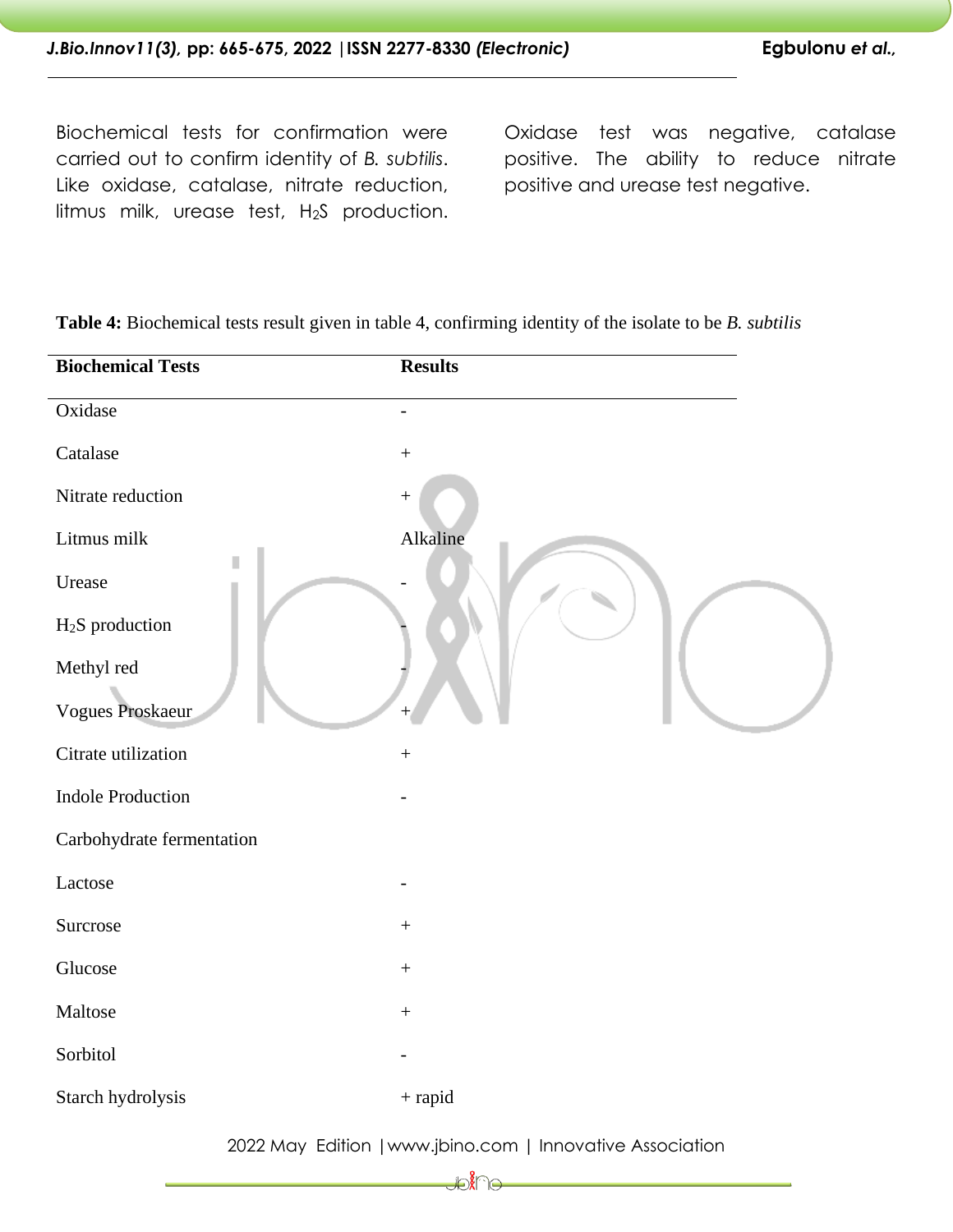*J.Bio.Innov11(3),* **pp: 665-675, 2022 |ISSN 2277-8330** *(Electronic)* **Egbulonu** *et al.,* Gelatin hydrolysis + Casein hydrolysis + Lipid hydrolysis + Key:  $+$  Positive - Negative

## **Result of Molecular Analysis**

The obtained 16s rRNA sequence from the isolate, produced an exact match during the mega blast search for highly similar sequences from NCBI database. The 16sr RNA of the isolates B1, B2, B3 and B4 showed a percentage similarity to other species at  $99 -100\%$ . The evolutionary distances computed using the Juke-cantor method were in agreement with the

phylogenetic placement of the 16s rRNA of the isolates with the *Bacillus Sp* and revealed a closely relatedness to *Bacillus subtilis* than other *Bacillus* Species. Fig. 1 showed the result of electrophoresis analysis of the 16s rRNA gene of the isolates. The lane 1, 2, 3, etc represents the lane for the isolates while m lane represents the standard DNA marker 100bp ladder. (Patel, 2001).



**Fig. 2:** Electrophoresis analysis of 16srRNA gene of the selected isolates M. DNA Marker.

## **4.0. DISCUSSION**

The present study was carried out to isolate, identify and molecularly characterize *Bacillus subtilis* isolated from environmental samples. *Bacillus subtilis*

isolated from the soil by soil was identified as *B. subtilis.* This supports the reports of table 1. experiments carried out by Bushra *et al*., (2007) and Awis *et al*., (2008). For the isolation of *Bacillus subtilis*. Morphological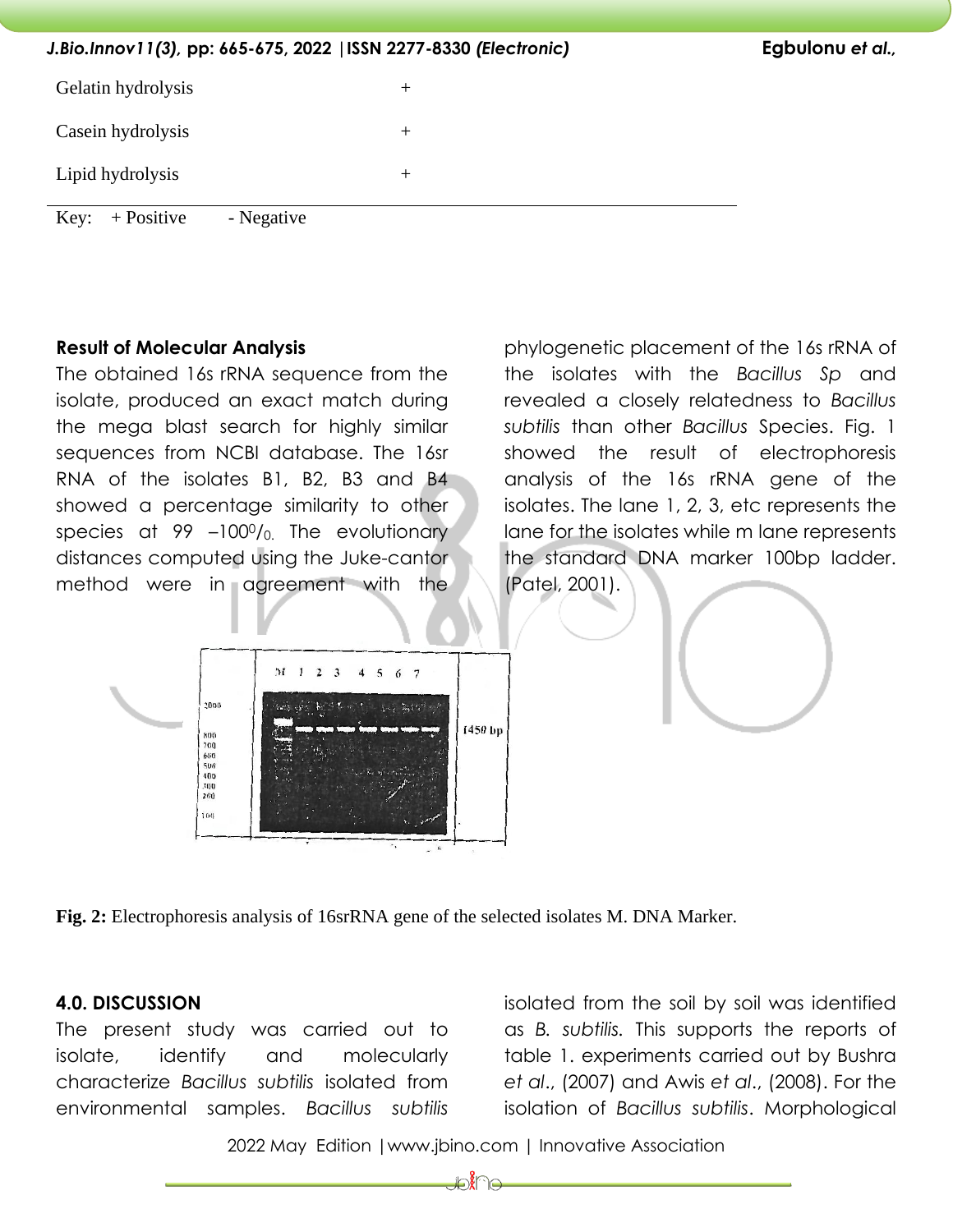characteristics of *B. subtilis* were studied through growth on solid media and presented in table 1. The organism was short and in chains, colony shape on nutrient agar was irregular with the presence of capsule, gram stain positive etc. These morphological characteristics were purely confirmatory for *Bacillus subtilis*. Table 2 presents the culture characterization on Agar plates used in identification of *Bacillus subtilis.* The isolates were identified as white round aboundant colonies typical of *Bacillus subtilis,* their forms were irregular, margins serrated and elevation flat. Growth was observed to be between PH 5-9 and growth temperature of isolate was observed in between 22- 42oC. Table 3 presents characteristics on Broth media. The characteristics on broth is pellicle, slight and sediment flacky this further confirms *Bacillus subtilis.* These results were in line with the results of work of Prasenjit *et al*., (2011) in the isolation, identification and molecular characterization of potential bacteria, *Bacillus subtilis.* Biochemical characteristics of the isolates (table 4) shows that the isolates were able to produce acid from surcrose, glucose and maltose but unable to ferment sorbitol and lactose. It was catalase positive. oxidase negative, confirming typical *Bacillus subtilis*. The isolate has the ability to hydrolyze starch, but unable to hydrolyse urea. This is also in line with the findings by Prasenjit *et al*., (2011).

The isolate was identified by 16sr RNA gene sequence data analysis. The identification of the isolate was confirmed by the Nucleotide Division of National Centre for Biotecnology information (NCBI). A search by the BLAST, of the data base indicated a close relationship to other isolates of *Bacillus subtilis* phylogenetic tree construction was carried out using Phlp 3.69 software and visualization was done using Tree view x. 16sr RNA gene sequence data analysis of the isolates, showed high arrangements between traditional and molecular identification as set up and the isolates was finally identified as *Bacillus subtilis.*

#### **Conclusion**

Morphological, biochemical and Molecular Characterization of *Bacillus subtilis* isolated from environmental samples (water and soil) in this work. *Bacillus subtilis* can easily be isolated from it's natural habitat soil and water and can be identified Biochemically and molecularly using PCR amplification of 16s rRNA gene. Moreover, the genetic sequence result showed that the isolate was under the group of *Bacillus* sp and confirmed it to be closest to *Bacillus subtilis*.

#### **REFERENCES**

Abushady, H.M. Banshady, A.S., Aziz W.H. and Ibrahim, H.M. (2005) Molecular Characterization of Bacillus subtilis surfactin Producing strain and the factors affecting it's production. International Journal of Agriculture and Biology 7: 1560 – 8530.

Awis, M., Arshid, P, Sadia O. and Saleem, M. (2008). Effects of Glucose, incubation period and PH on the Production of Peptide antibiotics by Bacillus Pulmilus. African Journal of Microbiology 2:114 – 119.

Bandow, J.E, Brotz, H. and Hecker, M. (2002) Bacillus. Tolerance of Moderate Concentrations of Rifampin involves the B-